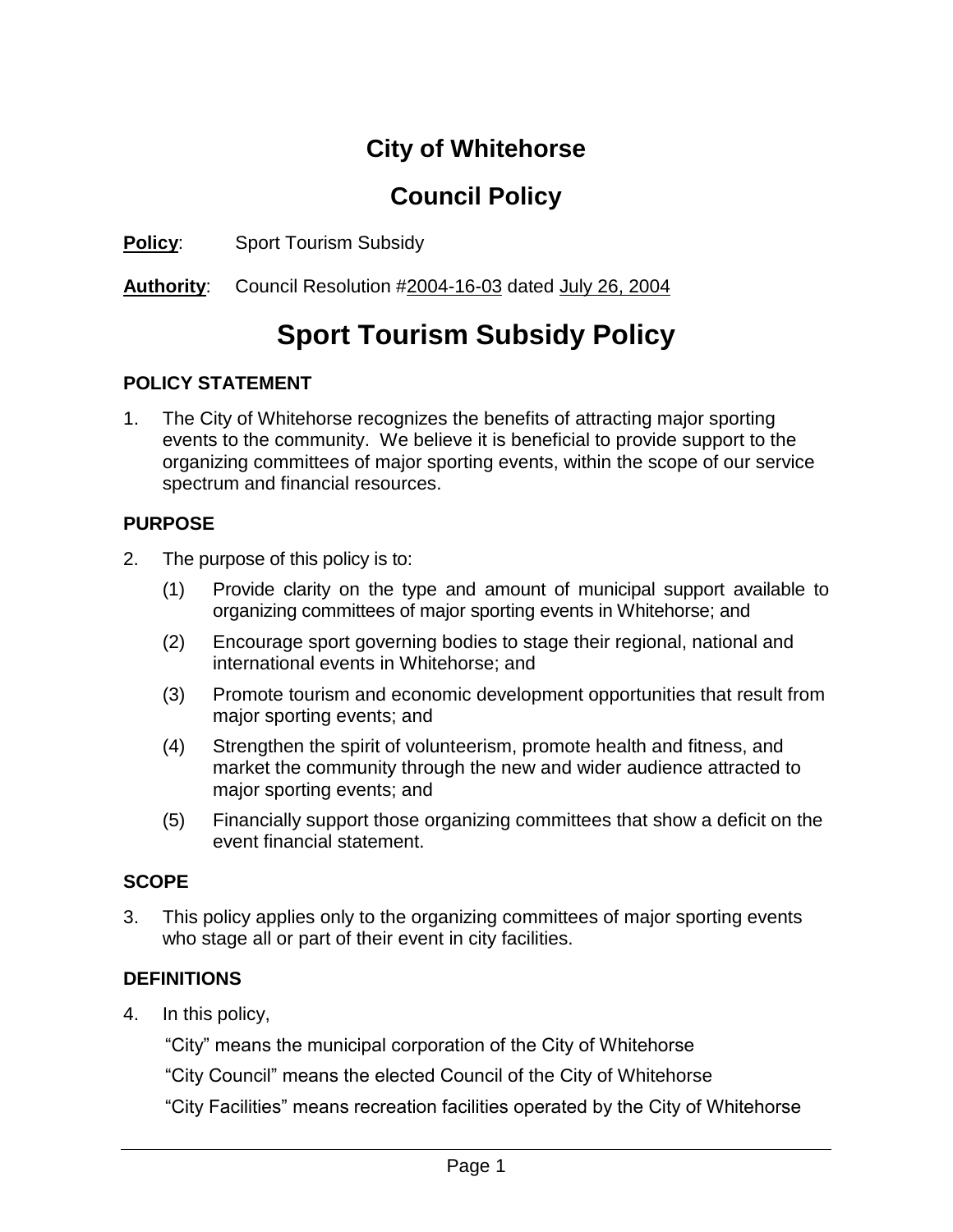"Major Sporting Event" means a western Canadian, national, or international championship that is endorsed or sanctioned by a sport-governing body, or a multi-sport event with representation at a provincial/territorial level.

"Organizing Committee" means a committee that has been established as a formal, non-profit society for the purpose of planning and staging the event.

#### **RESPONSIBILITIES**

- 5. City Council shall:
	- (1) Create and amend the Sport Tourism Subsidization Policy.
	- (2) Establish an amount for Sport Tourism in the annual operating budget.
- 6. The Manager of Parks and Recreation shall:
	- (1) Provide information and maps of city facilities for bid and planning purposes
	- (2) Identify a contact person within the department to work with the organizing committee for the coordination of all City services required for the event
	- (3) Clearly identify what areas within a City facility will be available for use during the event
	- (4) Participate in discussions and planning for venue management
	- (5) Consider any capital improvements to a facility to meet event standards for submission to the annual budget discussions
	- (6) Develop and submit an estimate of the fees attributable to all known major sporting events requesting City facilities in the next fiscal year, and submit those to the annual budget process
	- (7) Authorize, within the funds allocated in the annual budget, the expenditure of funds from the Sport Tourism Subsidy account in an amount equal to fees charged for the use of city facilities for major sporting events. At no time shall funds be released to an organizing committee showing a profit from an event.
	- (8) Ensure all sport-governing bodies are aware of the Sport Tourism Subsidization Policy.
- 7. The Organizing Committee shall:
	- (1) Provide notification to the City a minimum of one year prior to the start of the proposed event of plans to bid on hosting a major sporting event.
	- (2) Provide proof of being a registered society in good standing.
	- (3) Provide a detailed budget for the event, including all monetary and in-kind support.
	- (4) Identify a contact person to work with the City contact person.